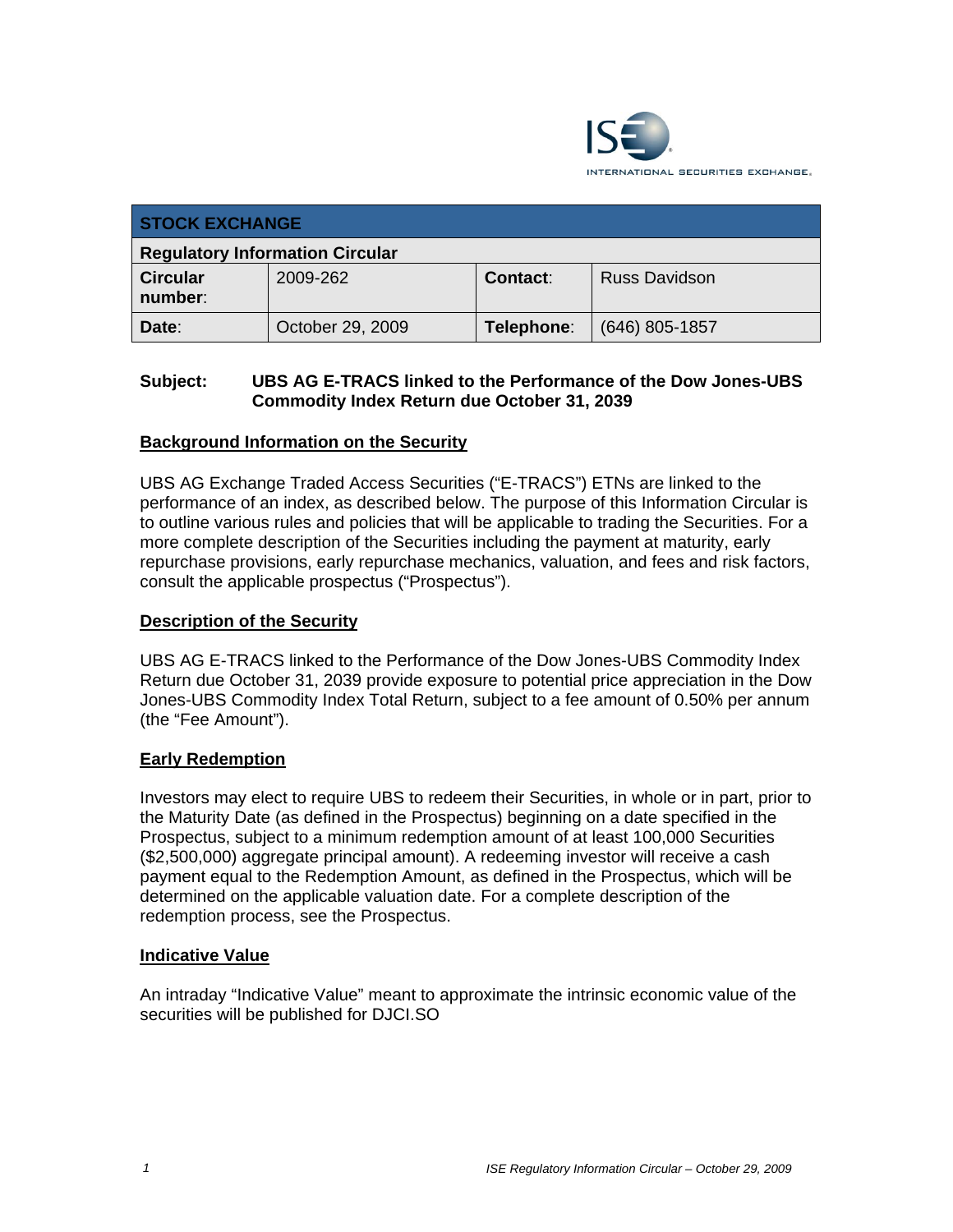## **Exchange Rules Applicable to Trading in the Securities**

The ETN is considered an equity security, thus rendering trading in the security subject to the Exchange's existing rules governing the trading of equity securities.

## **Trading Hours**

Trading in the Shares on ISE is on a UTP basis and is subject to ISE equity trading rules. The Shares will trade from 8:00 a.m. until 8:00 p.m. Eastern Time. Equity Electronic Access Members ("Equity EAMs") trading the Shares during the Extended Market Sessions are exposed to the risk of the lack of the calculation or dissemination of underlying index value or intraday indicative value ("IIV"). For certain derivative securities products, an updated underlying index value or IIV may not be calculated or publicly disseminated in the Extended Market hours. Since the underlying index value and IIV are not calculated or widely disseminated during Extended Market hours, an investor who is unable to calculate implied values for certain derivative securities products during Extended Market hours may be at a disadvantage to market professionals.

## **Trading Halts**

ISE will halt trading in the Shares in accordance with ISE Rule 2101(a)(2)(iii). The grounds for a halt under this Rule include a halt by the primary market because it stops trading the Shares and/or a halt because dissemination of the IIV or applicable currency spot price has ceased, or a halt for other regulatory reasons. In addition, ISE will stop trading the Shares if the primary market de-lists the Shares.

### **Suitability**

Trading in the Shares on ISE will be subject to the provisions of ISE Rule 2123(l). Members recommending transactions in the Shares to customers should make a determination that the recommendation is suitable for the customer. In addition, members must possess sufficient information to satisfy the "know your customer" obligation that is embedded in ISE Rule 2123(l).

Equity EAMs also should review FINRA Notice to Members 03-71 for guidance on trading these products. The Notice reminds members of their obligations to: (1) conduct adequate due diligence to understand the features of the product; (2) perform a reasonable-basis suitability analysis; (3) perform customer-specific suitability analysis in connection with any recommended transactions; (4) provide a balanced disclosure of both the risks and rewards associated with the particular product, especially when selling to retail investors; (5) implement appropriate internal controls; and (6) train registered persons regarding the features, risk and suitability of these products.

### **Delivery of a Prospectus**

Pursuant to federal securities laws, investors purchasing Shares must receive a prospectus prior to or concurrently with the confirmation of a transaction. Investors purchasing Shares directly from the Fund (by delivery of the Deposit Amount) must also receive a prospectus.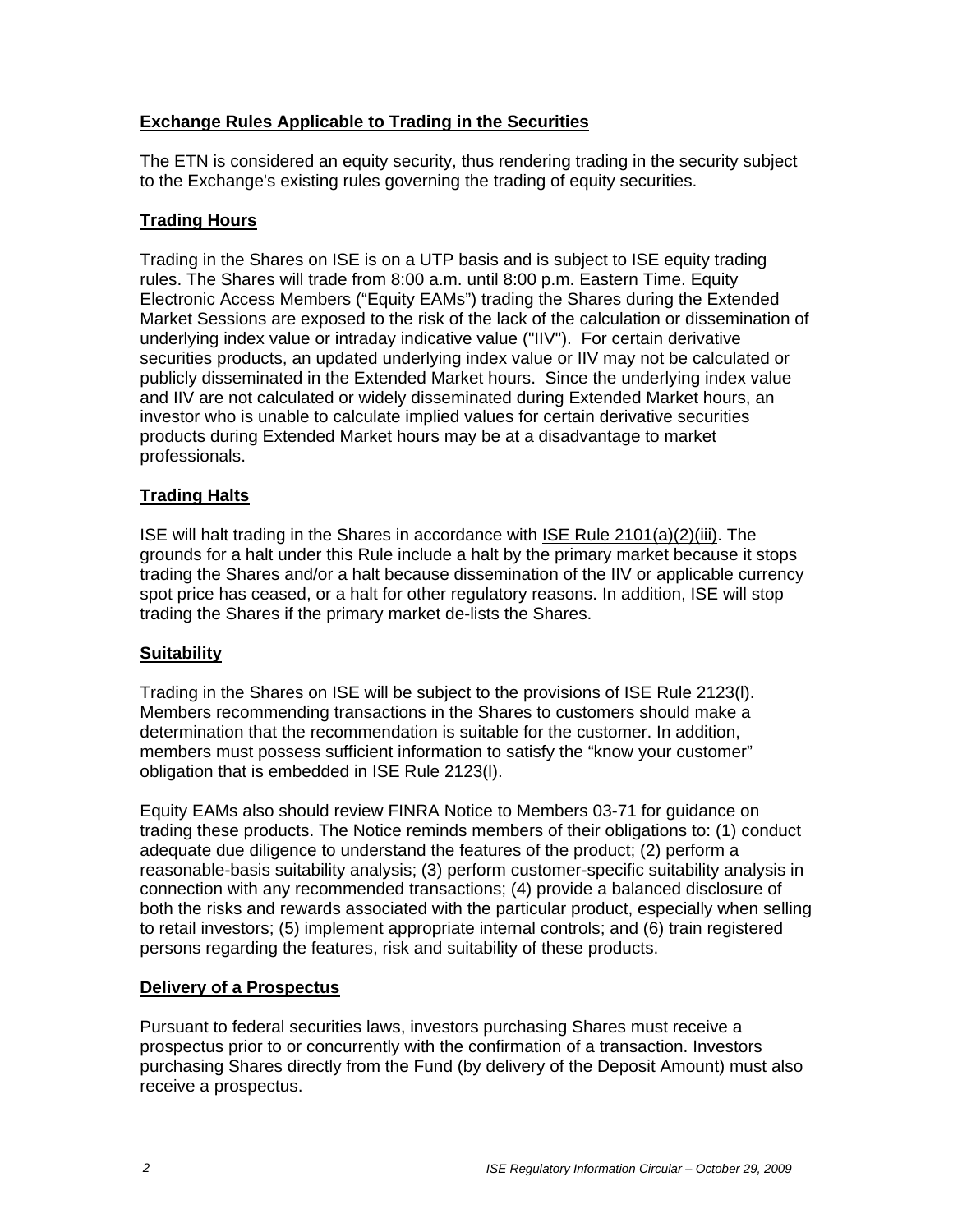Prospectuses may be obtained through the Distributor or on the Fund's website. The Prospectus does not contain all of the information set forth in the registration statement (including the exhibits to the registration statement), parts of which have been omitted in accordance with the rules and regulations of the SEC. For further information about the Fund, please refer to the Trust's registration statement.

### **No-Action Relief Under Federal Securities Regulations**

The Securities and Exchange Commission has issued no-action relief from certain provisions of and rules under the Securities Exchange Act of 1934 (the "Exchange Act"), regarding trading in Barclays iPath Exchange Traded Notes (SEC Letter dated July 27, 2006) and Deutsche Bank AG Exchange-Traded Notes (SEC Letter dated October 17, 2007) for securities with structures similar to that of the securities described herein (the "Letters"). As what follows is only a summary of the relief outlined in the Letters, the Exchange also advises interested members to consult the Letters, for more complete information regarding the matters covered therein.

# **Regulation M Exemptions**

Generally, Rules 101 and 102 of Regulation M is an anti-manipulation regulation that, subject to certain exemptions, prohibits a "distribution participant" and the issuer or selling security holder, in connection with a distribution of securities, from bidding for, purchasing, or attempting to induce any person to bid for or purchase, any security which is the subject of a distribution until after the applicable restricted period, except as specifically permitted in Regulation M. The provisions of the Rules apply to underwriters, prospective underwriters, brokers, dealers, and other persons who have agreed to participate or are participating in a distribution of securities, and affiliated purchasers of such persons.

The Letters state that the SEC Division of Trading and Markets will not recommend enforcement action under Rule 101 of Regulation M against persons who may be deemed to be participating in a distribution of the notes to bid for or purchase the notes during their participation in such distribution.

Rule 102 of Regulation M prohibits issuers, selling security holders, or any affiliated purchaser of such person from bidding for, purchasing, or attempting to induce any person to bid for or purchase a covered security during the applicable restricted period in connection with a distribution of securities affected by or on behalf of an issuer or selling security holder. Rule 100 of Regulation M defines "distribution" to mean any offering of securities that is distinguished from ordinary trading transactions by the magnitude of the offering and the presence of special selling efforts and selling methods.

The Letters state that the SEC Division of Trading and Markets will not recommend enforcement action under Rule 102 of Regulation M against Barclays and its affiliated purchasers who bid for or purchase or redeem notes during the continuous offering of the notes.

# **Section 11(d)(1); SEC Rules 11d1-1 and 11d1-2**

Section 11(d)(1) of the Act generally prohibits a person who is both a broker and a dealer from effecting any transaction in which the broker-dealer extends credit to a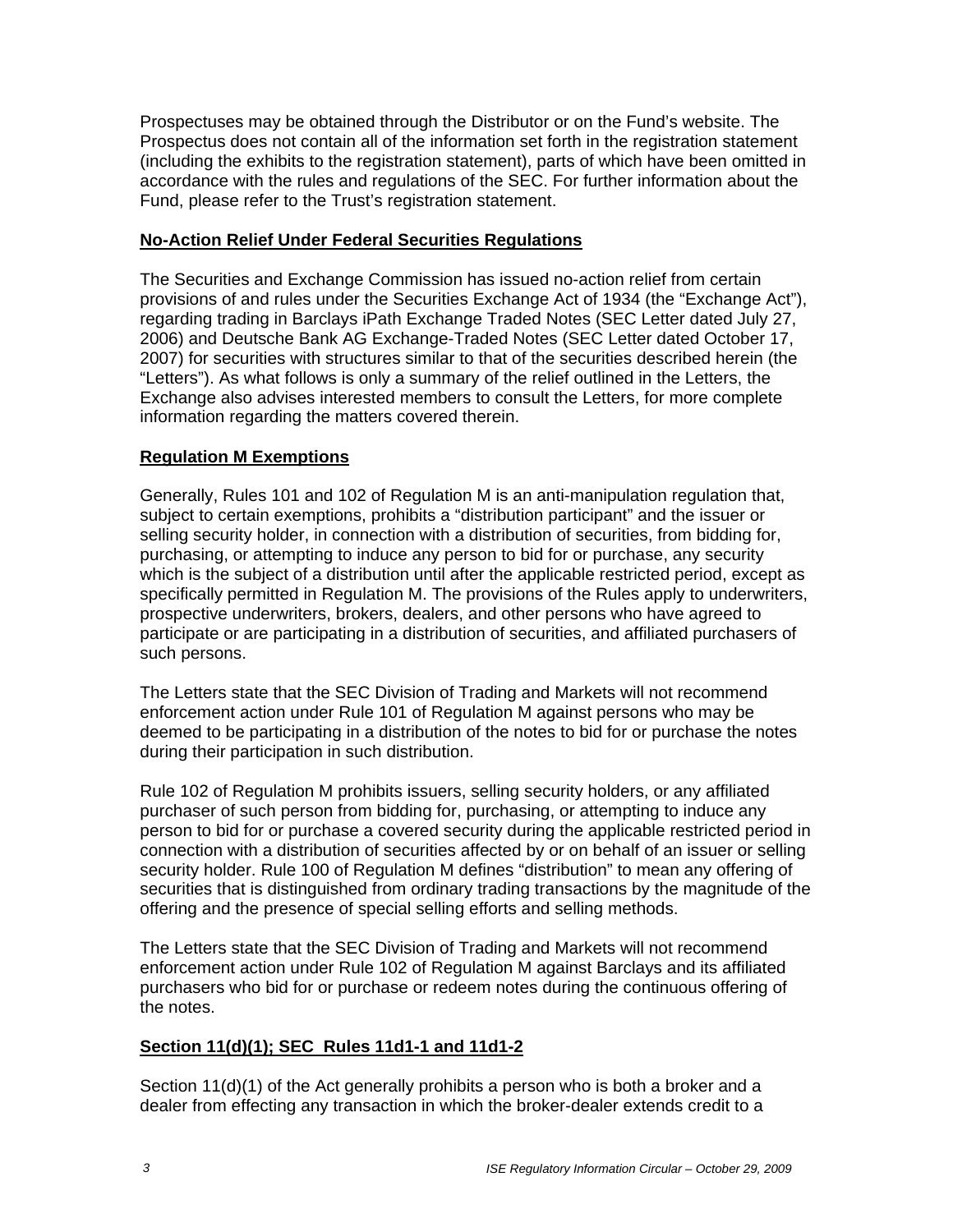customer on any security which was part of a new issue in the distribution of which he participated as a member of a selling syndicate or group within thirty days prior to such transaction. The Commission has clarified that Section 11(d)(1) does not apply to broker-dealers that are not authorized participants (and, therefore, do not create creation unit aggregations) that engage in both proprietary and customer transactions in shares of a fund in the secondary market, and for broker-dealer authorized participants that engage in creations of creation unit aggregations. This relief is subject to specific conditions, including the condition that such broker-dealer (whether or not an authorized participant) does not, directly or indirectly, receive from the fund complex any payment, compensation or other economic incentive to promote or sell the shares of a fund to persons outside the fund complex, other than non-cash compensation permitted under NASD Rule 2830 (I)(5)(A), (B) or (C). See letter dated November 22, 2005 from Brian A Bussey, Assistant Chief Counsel, SEC Division of Market Regulation, to Barclays Global Investors, N.A., dated November 22, 2005. The Commission has issued a No-Action Letter under Section 11(d)(1) of the Act states that broker-dealers may treat shares of a fund, for purposes of Rule 11d1-2, as "securities issued by a registered open-end investment company as defined in the Investment Company Act" and thereby extend credit or maintain or arrange for the extension or maintenance of credit on shares that have been owned by the persons to whom credit is provided for more than 30 days, in reliance on the exemption contained in the rule.

**This Regulatory Information Circular is not a statutory Prospectus. Equity EAMs should consult the Trust's Registration Statement, SAI, Prospectus and the Fund's website for relevant information.**